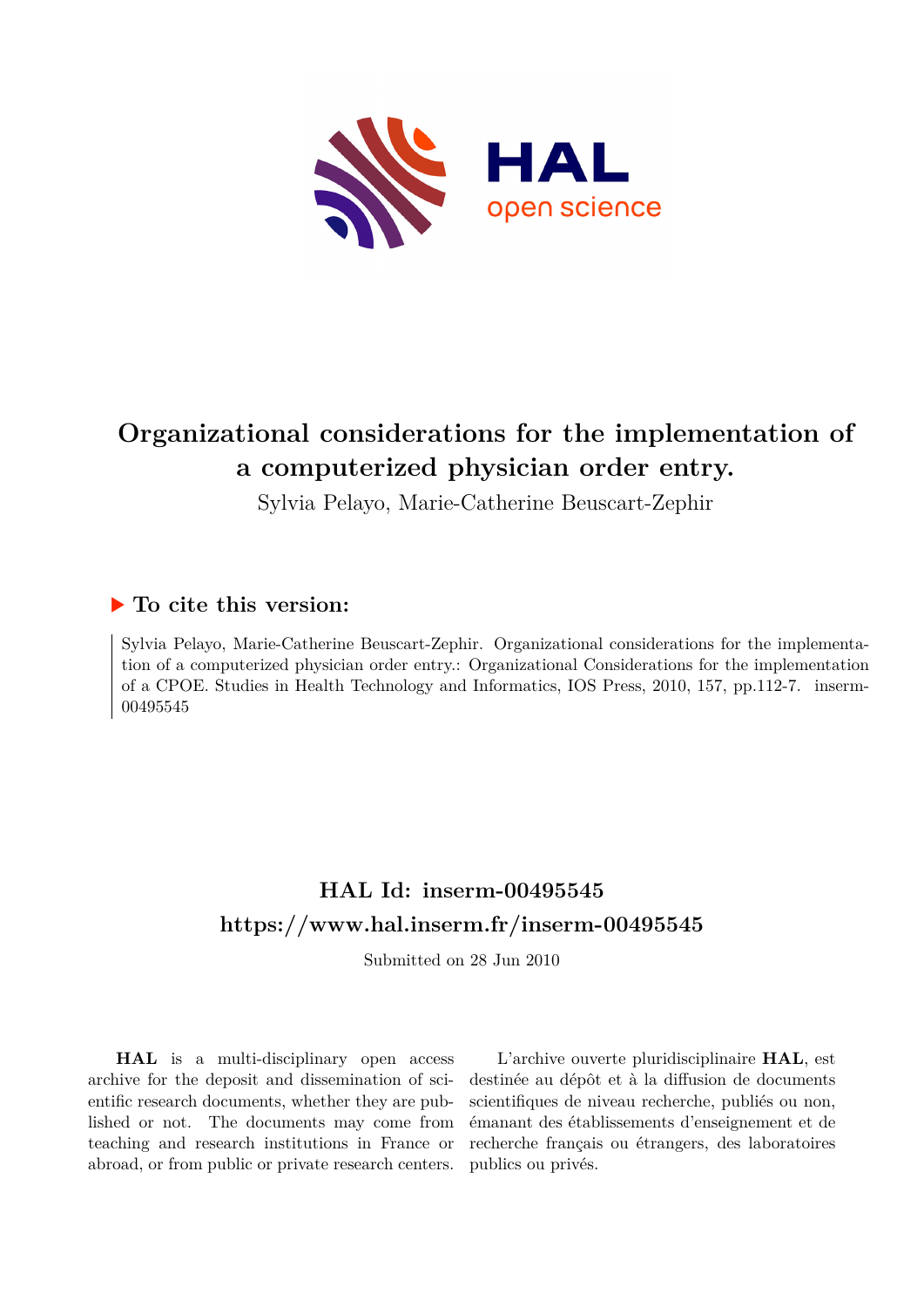## *Organizational considerations for the implementation of a computerized physician order entry*

**Sylvia Pelayo** \* **, Marie-Catherine Beuscart-Zephir**

\* Correspondence should be adressed to: Sylvia Pelayo <sylvia.pelayo@univ-lille2.fr >

## **Abstract**

**Several studies stressed that the introduction of CPOE applications deteriorates the doctor-nurse communication. But there are many factors that might influence communication behaviors, as for example the way these communications are organized. The present study aims at showing that the impact of a CPOE system on the cooperative activities can be controlled given that a good understanding of the cooperative workflows support the implementation. By analyzing the doctors-nurses communications during the medication use process, the study demonstrates that the technical system has no impact on the cooperative activities within a given organization. CPOE does not induce differences in the dialogs**' **durations and contents.**

**Author Keywords** Organizations ; Medical Order Entry System ; Communication ; Human Factors ; Socio-technical system.

## **Introduction**

In the healthcare domain, the medication use process has been studied under the safety point of view and successfully implementation of Computerized Physician Order Entry (CPOE) systems prove efficient to achieve a significant reduction of Adverse Drug Events (ADE) [1 –2 ]. However, sociotechnical or human factors qualitative studies repeatedly uncover unexpected and unintended negative effects of CPOE systems [3 ]. In the hospital setting, the work situations are inherently collaborative. The medication use process may be characterized as a complex distributed work situation: the information is distributed across the minds of the members of the clinical team and across physical media [4 ]. In this context, the critical role of doctors-nurses face-to-face communications has been demonstrated [5 –6 ]. Moreover, some studies stress that problems with these communications are common causes of medical errors [7 ]. Since the responsibility of doctors and nurses are complementary rather than overlapping, a complete, coherent, and updated knowledge of the patient status requires a direct two-way information flow among team partners.

The impact of the introduction of CPOE applications on doctors-nurses communications has been demonstrated: the technical system seems to deteriorate the communication and cooperative activities [8 –9 ]. For instance, the destructive effect of the switch from synchronous to asynchronous communications has been highlighted [10-11], leaving nurses out of the ordering loop [12] and impairing synchronization and feed-backs mechanisms [8 ]. The present study aims at showing that this impact of a CPOE system on cooperative activities can be controlled given that a good understanding of the cooperative workflows support the implementation. We think one of the problems is that implementations of CPOE systems are mainly technology-driven without particular attention to the doctors-nurses cooperation and communications processes. Highly cooperative work, such as the medication use process, inevitably generates differences in the structure and organization of the communicative processes. These different communications' organizations impact the quality and reliability of the cooperative activities. Although most of the information in the clinical workplace is acquired and presented in a face-to-face manner, very little work has been done to understand the communications dynamics and requirements [13 ].

The aim of this paper is to show that the potentially negative impact of the technical system on the cooperative processes can be neutralized if particular attention is given to the work organizational factors during implementations. The study was undertaken in two hospitals functioning with different systems of work, a CPOE system and a paper-based one, to analyze the CPOE impact on cooperative activities. As we have participated to the implementation of the concerned CPOE, we could give recommendations to take into account the particular features of the doctors-nurses face-to-face communications. Especially, we stressed the importance to keep the nurse in the ordering loop and to preserve also the common rounds when they already exist. To do so, enough laptops were installed in the departments so that doctors and nurses can each have their own screen with the relevant information during the medical round.

From previous studies in different hospitals and wards, we could identify that the doctors-nurses face-to-face communications during the medication use process are mainly based on three work organizations [14 ], strengthened by other observations in Denmark. The common rounds organization has the nurses' activities organized so that they can systematically participate with doctor to the medical rounds. In the briefing organization, dedicated time slots are scheduled before and/or after the medical rounds where doctors and nurses participate in short daily meetings. Then doctors perform medical rounds. These briefings are regularly planned at the same time so that doctors and nurses can organize their activities to participate. A third organization appears sporadically which is characterized by opportunistic exchanges . No time-slot is dedicated to doctor-nurse face-to-face exchanges and communications are mainly written and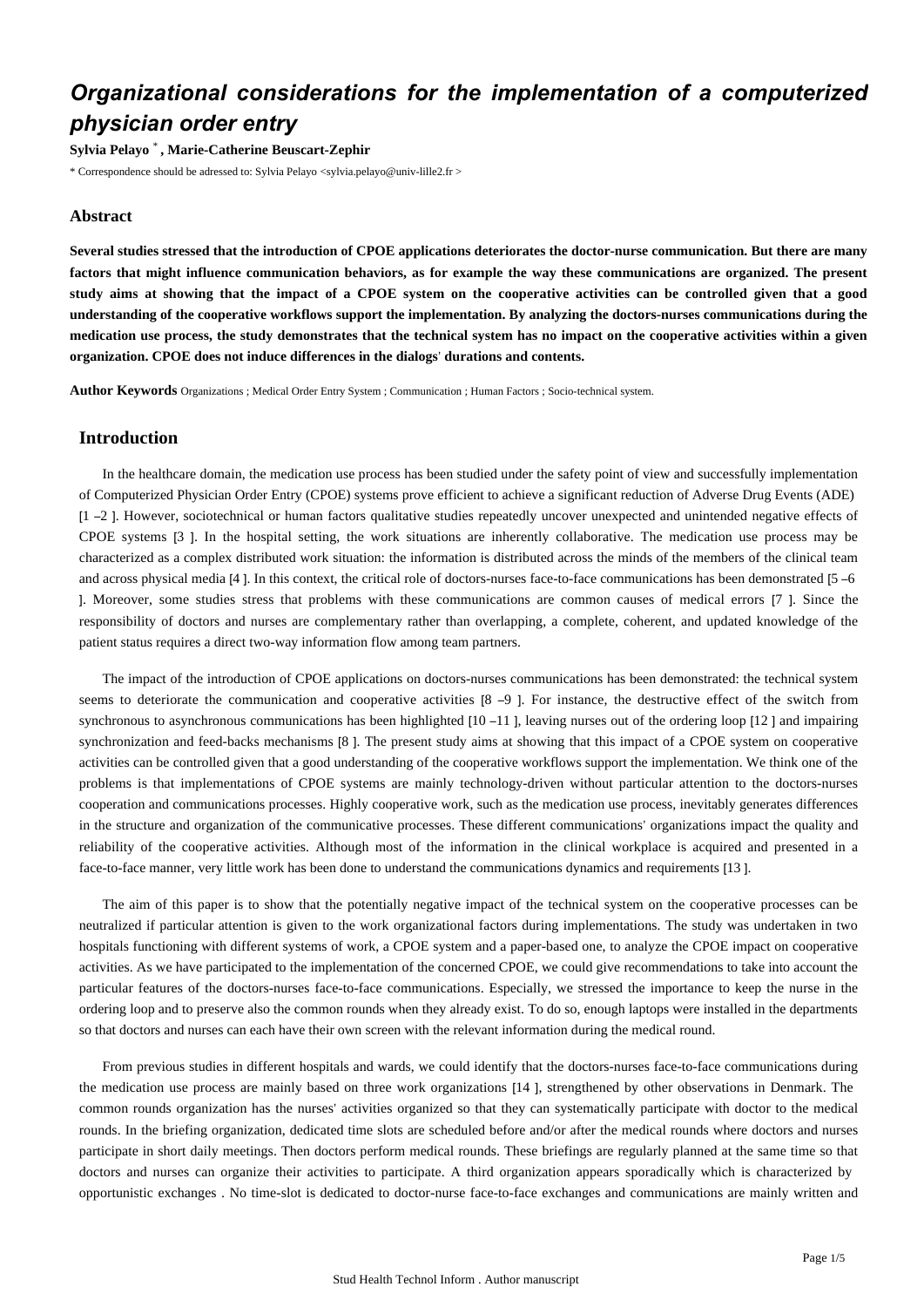asynchronous. Within this general framework, the present study analyzes the doctors-nurses face-to-face communications during the medication prescribing-preparation-administration process, according to both the organization of their work: {Briefings-B; Common Rounds-CR; Opportunistic Exchanges-OE} and their technical environment {CPOE; Paper-based}.

### **Sites of the study**

This study was part of the work of a French PhD thesis, thus explaining the analyses were undertaken in two French hospitals. The paper-based observation site is the University Hospital of Lille. The analyses were realized in three departments: Cardiology, Nephrology and Neurosurgery presenting the three different organizations (B, CR and OE). The CPOE observation site is the Denain Public Hospital which had been running the CPOE for three years. The analyses were realized in two medical departments: cardiology/gastroenterology and infectious disease presenting two different organizations, Briefing and Common Round. At the time of the study, there was no site combining the CPOE and Opportunistic Exchanges organization.

Even if the specialities are different, the departments can be considered as belonging to a similar type: (i) the medication prescribing-preparation-administration process is similar, (ii) the number of medications per day and per patient is comparable (F (4, 472)  $= 0.7$ , p  $> 0.05$ ) and (iii) the pathologies attended are comparable in terms of mean number of days' care (Annual figures, lasting 5 to 6.4 days), the severity of patient's state can also be considered as similar.

It must be noted that in European hospital settings, the physician is in charge of the therapeutic decision making and of ordering the meds. The nurse has no medication ordering rights except for a small number of usual drugs (i.e. standard painkillers) and only if a written protocol exists in the department. The nurse must validate the administration and eventually document any unexpected event. All the physicians attend all the patients and so do the nurses.

## **Methods**

#### **Quantitative analysis: the dialogs**' **duration**

For each department, eight systematic observations were undertaken starting with the arrival of the physician in the ward and ending with the preparation-administration of the meds to the patients. This observation window covers the entire medication cycle, i.e. prescription ordering – administration and its documentation. During each period, all the doctors-nurses communications about the care-providing for the inpatients were audio-taped. Semi-structured interviews of target users were carried out.

#### **Qualitative analysis: the dialogs**' **contents**

The coding method of DAMSL (Dialog Act Markup in Several Layers) [15 ] was used to analyze the communications. The dialogs were divided to obtain "utterances" which reflect the intentions of the transmitter. A third of the data of one department was coded by two analysts to calculate a kappa to test the reliability of the coding. For illustration purpose, we present in this paper the results for the dimension "semantic content" of the utterances (kappa = 0, 78). Three main contents were highlighted by our data: (i) the patient which refers to the variables characterizing the patient e.g. pathology, clinical signs, physiological data, etc.; (ii) the care-providing which refers to the variables characterizing the interventions on the patient e.g. therapeutic order, biological order, surgery, etc. and (iii) the logistics which refers to the variables characterizing the organizational, technical and human resources and constrains, e.g. the availability of meds in the ward.

### **Results**

#### **Quantitative analysis: the dialogs**' **duration**

The quantitative analyses amounted to approximately the same number of hours in the 5 different departments (from 36h58 to 40h05) (see Table 1), meaning that there are no significant differences in the medication use process itself across those departments,  $F(4, 35)$  =  $1.01$ ,  $p > .05$ . As expected, there is a marked difference in the duration of the physicians-nurses dialogs according to the organization of their work (CR/B/OE). But the most striking result is there is no significant difference depending on the technical environment, i.e . CPOE vs. paper-based,  $\chi^2$  (1, N = 40) = 1.66, p > .05.

The duration of the communications in the Common Round organization is 6 to 8 times higher than in the Briefing organization and is up to 28 times higher than in the Opportunistic Exchanges organization. In the two Common Round organization (CPOE and Paper-based), all the dialogs occur during the medical rounds and most of them involve the prescribing doctor and the nurses. The partners take the time to understand the situation, they elaborate or adjust a shared understanding of the situation. Moreover, the overhearing by nurses of the doctors-doctors and doctor-patient dialogs allow them to take advantage of the medical expertise. Very few other medication-related doctor-nurse communications, if any, is observed outside the medical rounds. The face-to-face exchanges occurring during the medical round provide both the doctors and the nurses enough information to go on with their own activities, with the only support of the patient record, be it paper-based or CPOE.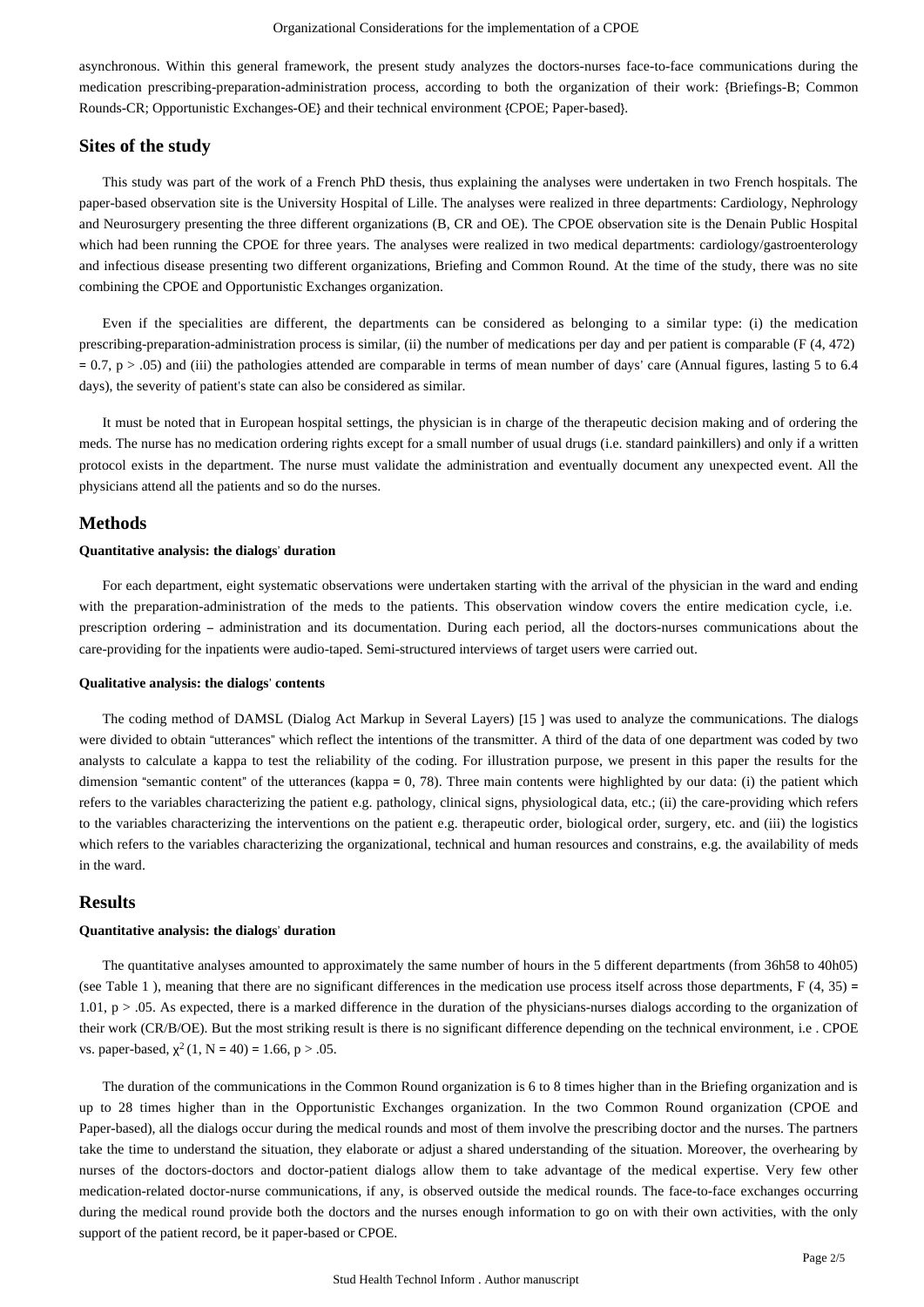In the two Briefing organizations (CPOE and Paper-based), most of the dialogs occur during briefings before the medical round. All the patients' cases of the department are reviewed so that physicians and nurses are mutually aware of the patient's cases and their evolution. The dialogs may influence the next decision making of the physicians during the medical round. When physicians need notifying new therapeutic changes that have not been addressed during the first briefing, a second very short briefing occur just after the medical round. A few dialogs occur outside these briefings, mainly when a change in the situation occurs (unexpected results, unexpected evolution in the patient's status, etc.).

In the Opportunistic Exchanges organization, the dialogs occur when the physician or the nurse can no longer perform their own activities with the only support of the patient record: the information they need is not readily available, and they are constrained to ask their colleague. Many of these brief exchanges are initiated by the nurses needing additional information to interpret unusual therapeutic orders. If the physician is not available when the nurse needs additional information, she has to perform her activity with incomplete knowledge which can prove dangerous. Some of these brief dialogs are initiated by physicians. They interrupt the medical round to fetch complementary information about the patient, e.g. "does he sleep well?" or "How much does he piss?". The information they need is not readily available whatever the technical system.

#### **Qualitative analysis: the dialogs**' **contents**

The qualitative analysis of the content of the dialogs confirms the global results issued from the analysis of dialogs' durations, showing no differences between the CPOE and the paper-based situation within each organization,  $\chi^2$  (2, N = 7942) = 8.5, p > .01, (cf. Figure 1). For the main organizations (Common Round and Briefing), the introduction of the CPOE system does not modify the content of the oral exchanges or the proportion of these contents in the dialogs.

Globally, during the Common Round the professionals exchange a lot about the patient while they discuss the recent relevant information to support the therapeutic decision. They take the opportunity to negotiate the care plans together. During the Briefing, the utterances are mainly dedicated to transmit information about the patient. The short exchanges in the Opportunistic Exchanges condition aim essentially at obtaining the minimal mandatory information about the patient status or the care-providing to be able to perform one's activities.

### **Discussion**

This study addresses the question of the impact of technical variables on the collective aspects of healthcare work situations. It demonstrates that the technical system has no impact on the cooperative activities within a given organization. If the organizational factors are controlled, CPOE does not induce differences in the dialogs' durations and contents and also does not seem to deteriorate the doctors-nurses communications. Although a condition is missing in the study (OE/CPOE), previous observations in other hospitals in such a condition suggest that the results would be similar, e.g . very few dialogs occur between doctors and nurses and mainly to obtain information to act.

With these new insights, the organizational variables could be interpreted as confounding factors distorting the results reported in the literature. The impact studies showing that technical systems weaken the doctors-nurses communications did not consider the organizational factors for the interpretation of their outcomes. Effectively, it seems the introduction of a CPOE in a work environment induces particular communications' organizations when no attention is given to the organisational factors. Especially, the implementation of a CPOE can unexpectedly lead to a shift from an efficient existing organization to a weaker one, e.g. Common Round or Briefing to Opportunistic Exchanges (synchronous to asynchronous). This change of organization explains better than the technical system itself that doctors-nurses communications were damaged.

On a more pragmatic level, this study confirms that it is important to consider the entire work system when introducing a new technology such as an IT application. Although supporting more effective communication practices may have great impact on the collective activities, there remain enormous gaps in our broad understanding of the role of communication in health care delivery. The great variety of communications' organizations within each hospital complicates the task. The findings of this study on the three organizations need to be generalized. The issue is to identify in the work situations what shapes the collective activities. One critical feature is the scheduled (or not) of face-to-face communications' slots in the work organization, and also its modalities.

#### **References:**

- 1 . Bates DW , Evans RS , Murff H , Stetson PD , Pizziferri L , Hripcsak G . Detecting Adverse Drug Events using Information Technology . J Am Med Inform Assoc . 10 :  $2003 \cdot 115 - 28$
- 2 . Ammenwerth E , Schnell-Inderst P , Machan C , Siebert U . The Effect of Electronic Prescribing on Medication Errors and Adverse Drug Events: A Systematic Review . J Am Med Inform Assoc . 15 : 2008 ; 585 - 600
- 3 . Ash JS , Berg M , Coiera E . Some unintended consequences of information technology in health care: the nature of patient care information system-related errors . J Am Med Inform Assoc . 11 : 2004 ; 104 - 12
- 4 . Cohen T , Blatter B , Almeida C , Shortliffe E , Patel V . A cognitive blueprint of collaboration in context: Distributed cognition in the psychiatric emergency department . Artificial Intelligence in Medicine . 7 : 2006 ; 73 - 83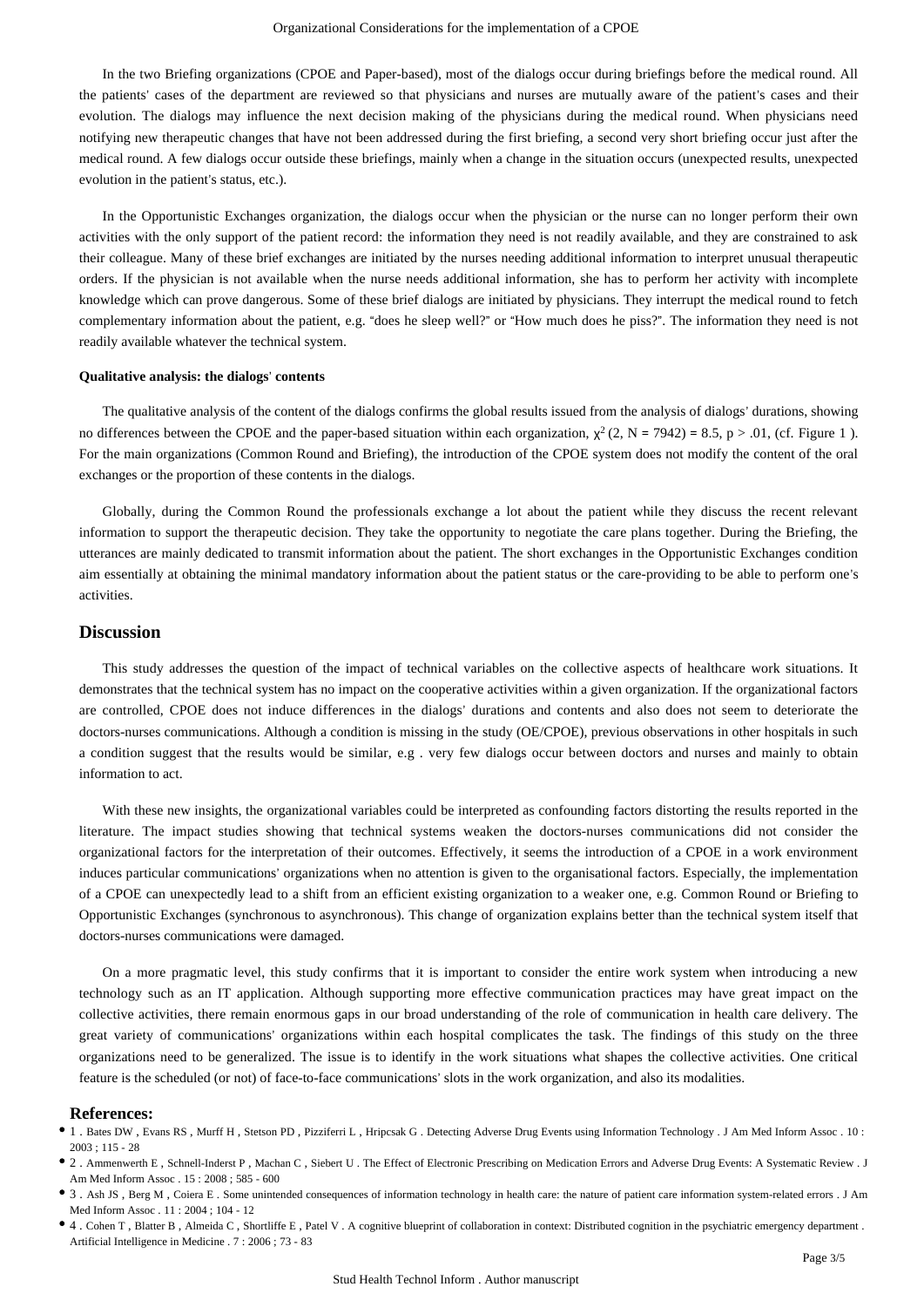- 5 . Moss J , Xiao Y . Improving operating room coordination . JONA . 34 : 2004 ; 93 100
- 6 . Puntillo KA , McAdam JL . Communication between physicians and nurses as a target for improving end-of-life care in the intensive care unit: challenges and opportunities for moving forward . Crit Care Med . 34 : 2006 ; 332 - 40
- <sup>•</sup> 7 . Donchin Y , Gopher D , Olin M , Badihi Y , Biesky M , Sprung CL , Pizov R , Cotev S . A look into the nature and causes of human errors in the intensive care unit . Qual Saf Care . 12 : 2003 ; 143 - 148
- 8 . Pirnejad H , Niazkhani Z , Van der Sijs H , Berg M , Bal R . Impact of a computerized physician order entry system on nurse–physician collaboration in the medication process . Int J Med Inform . 77 : 2008 ; 735 - 744
- 9 . Parker J , Coiera E . Improving clinical communication: a view from psychology . J Am Med Inform Assoc . 7 : 2000 ; 453 461
- 10 . Beuscart-Zéphir MC , Pelayo S , Anceaux F , Meaux JJ , Degroisse M , Degoulet P . Impact of CPOE on doctor-nurse cooperation for the medication ordering and administration process . Int J Med Inform . 74 : 2005 ; 629 - 641
- 11 . Wright MJ , Frey K , Scherer J , Hilton D . Maintaining excellence in physician nurse communication with CPOE: A nursing informatics team approach . J Healthc Inf Manag . 20 : 2006 ; 65 - 70
- 12 . Carpenter JD , Gorman PN . What's so special about medications: A pharmacist's observations from the POE study . Proceedings of the AMIA Symposium 2001 ; 95 99
- 13 . Coiera E . Communication Systems in Healthcare . Clin Biochem Rev . 27 : 2006 ; 89 98
- 14 . Pelayo S , Anceaux F , Rogalski J , Beuscart-Zephir MC . Do CPOE Actually Disrupt Physicians-Nurses Communications? . Communication accepted to Medinfo 2010 . September 2010 ; Cape Town, South Africa
- 15 . Core MG , Allen JF . Coding Dialogs with the DAMSL Annotation Scheme, 1997 Working Notes . AAAI Fall Symposium on Communicative Action in Humans and Machines

#### **Figure 1**

Distribution of the number of utterances emitted by doctors and nurses according to the 5 conditions (CR-paper; CR-CPOE; B-paper; B-CPOE; OE-paper) and the content of the communications (Patient, Care-providing, Logistic).